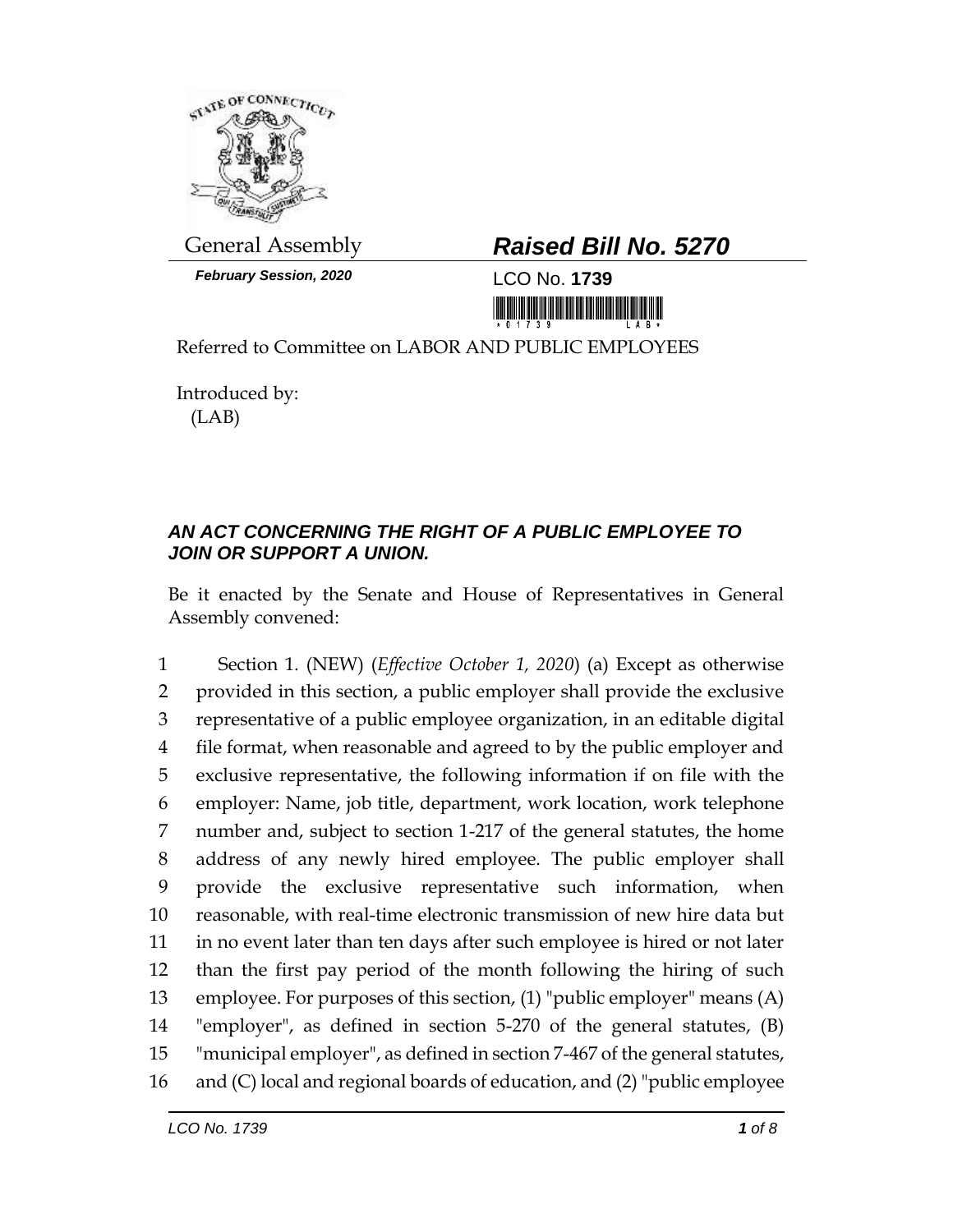organization" means any lawful association, labor organization, federation or council having as a primary purpose the improvement of wages, hours and other conditions of employment among employees of public employers.

 (b) (1) Each public employer shall provide the exclusive representative of a public employee organization access to its new employee orientations. The public employer shall give the exclusive representative not less than ten days' written or electronic notice in advance of such an orientation, except a shorter notice may be provided in any instance where there is an urgent need critical to the public employer's operations. The exclusive representative shall provide the 28 public employer with the physical and electronic address to which such notice shall be sent annually on or before January thirty-first of each year. The structure, time and manner of such exclusive representative's access shall be determined through mutual agreement between the parties, subject to the provisions of this subsection.

 (2) Upon request of the public employer or the exclusive representative, the parties shall negotiate regarding the structure, time and manner of access by the exclusive representative to a new employee orientation. Failure to reach agreement on such structure, time and manner of such access shall be subject to compulsory interest arbitration pursuant to this subsection.

 (3) When negotiating access regarding a new employee orientation pursuant to subdivision (2) of this subsection, if a dispute has not been resolved within forty-five days after the first meeting of the parties or within sixty days after the initial request to negotiate was made, whichever is earlier, either party may make a demand for compulsory interest arbitration. If such a demand is made, any procedure prescribed pursuant to the general statutes shall apply, except that the factors considered by the arbitrator shall be: (A) The ability of the exclusive representative to communicate with the public employees it represents, (B) the legal obligations of the exclusive representative to such public employees, (C) state, federal and local laws that are applicable to the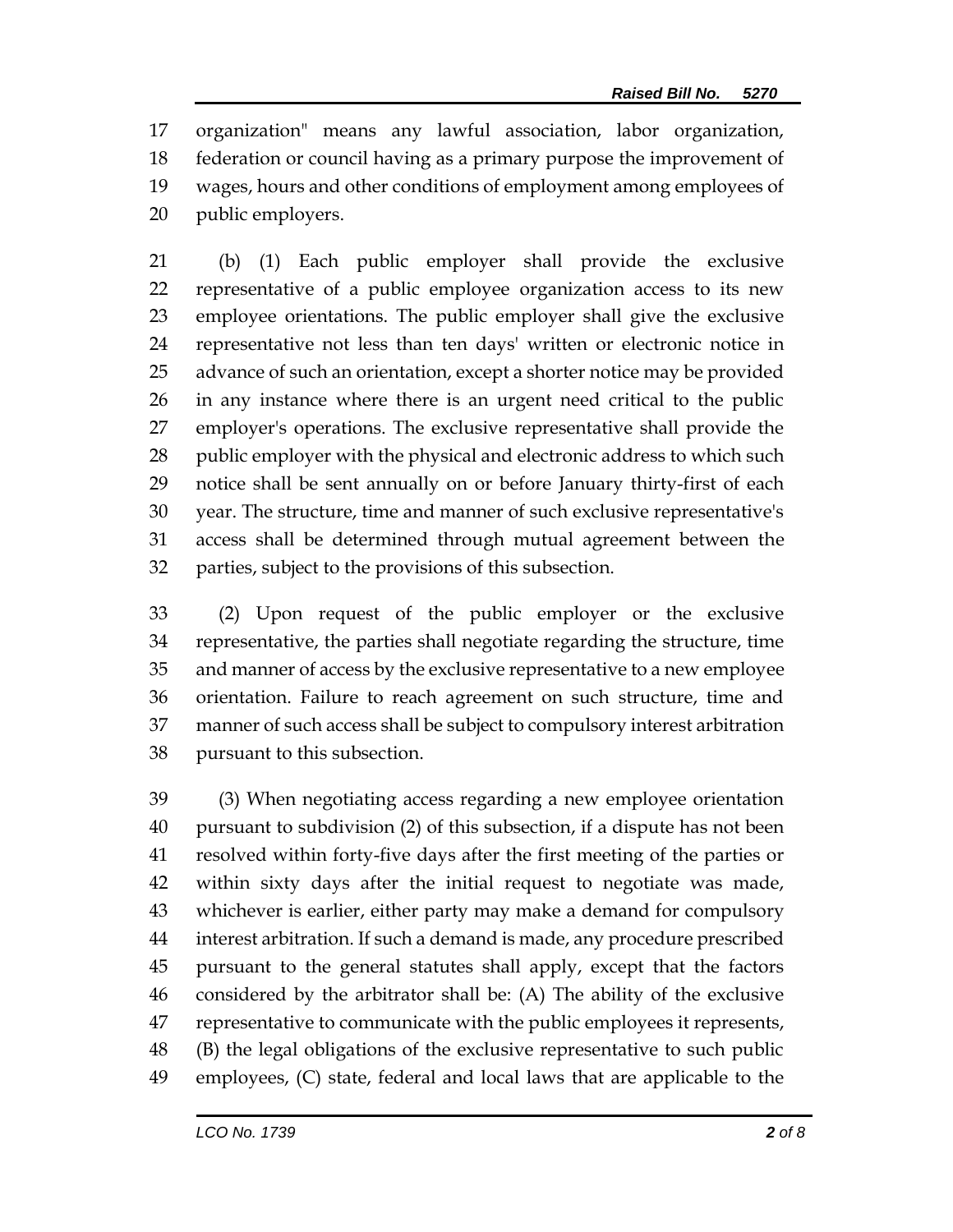employer and the employees, (D) stipulations of the parties, (E) the interests and welfare of the public and the financial condition and day- to-day operations of similarly situated public agencies, (F) the structure, time and manner of access of the exclusive representative to a new employee orientation in comparable public employers, including, but not limited to, access provisions in other memoranda of understanding or collective bargaining agreements containing such provisions, (G) the public employee organization's need to meaningfully communicate through cost-effective and efficient means with the public employees it represents, and (H) any other factors that are normally or traditionally taken into consideration in establishing the structure, time and manner of access of the exclusive representative to a new employee orientation.

 (c) A public employer shall provide the exclusive representative access to the public employees that such exclusive representative represents. Such access includes, but shall not be limited to: (1) The right to meet with individual employees on the premises of the public employer during the workday to investigate and discuss grievances, workplace-related complaints and other workplace issues, (2) the right to conduct worksite meetings during meal periods and during other paid or unpaid breaks, and before and after the workday, on the employer's premises, and (3) the right to meet with newly hired employees within the bargaining unit, without charge to the pay or leave time of the employees, for up to one hundred twenty minutes, within thirty calendar days after the date of hire, during new employee orientations, or if the public employer does not conduct new employee orientation, at individual or group meetings.

 (d) In addition to any public employee organization's right to employee information pursuant to the laws of this state or any applicable collective bargaining agreement, beginning on January 1, 2021, every one hundred twenty calendar days, unless more frequent or more detailed lists are required by agreement between the parties, a public employer shall provide the exclusive representative, in an editable digital file format when reasonable and agreed to by the parties, the following information for all negotiations: Each bargaining unit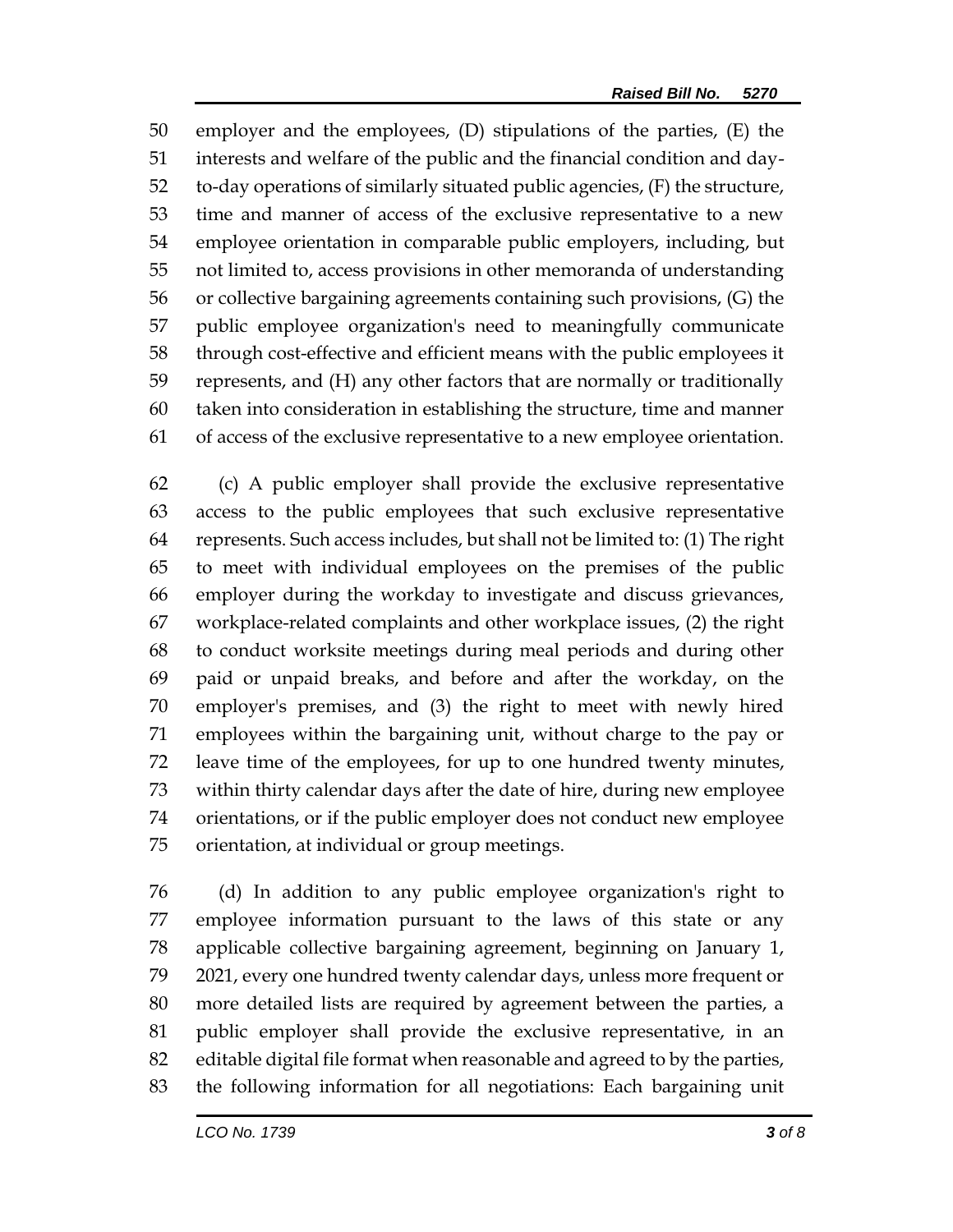employee's name, job title, worksite location, work telephone number, date of hire, work electronic mail address and, if authorized by the employee via written authorization provided to the exclusive representative, the employee's home address, home telephone number, personal cellular mobile telephone number and personal electronic mail address if on file with the public employer. Any written authorization required under this subsection may be revoked by the employee at any time and such authorization or revocation shall be provided to the exclusive representative at either the physical or electronic address provided by such representative pursuant to subdivision (1) of subsection (b) of this section. Any exclusive representative who obtains information pursuant to this subsection shall not disclose such information to any unaffiliated third party, excluding vendors the exclusive representative may use for purposes of printing or disseminating communications to members. The provisions of section 36a-701b of the general statutes shall apply to any improper release of any personal information, as defined in said section, obtained by the exclusive representative pursuant to this section. Nothing in this section shall limit the right of an employee to seek additional remedies in court or otherwise for an improper release of information obtained pursuant to this section.

 (e) The exclusive representative shall have the right to use the electronic mail systems of public employers to communicate with bargaining unit members regarding collective bargaining, the administration of collective bargaining agreements, the investigation of grievances, other workplace-related complaints and issues, and internal matters involving the governance or business of the public employee organization. Any communications made pursuant to this section shall be subject to chapter 14 of the general statutes. The provisions of this subsection shall not limit the rights of a public employee organization to communicate with public employees.

 (f) Consistent with the provisions of subsection (c) of this section, the exclusive representative shall have the right to use state and municipal government buildings and other facilities that are owned or leased by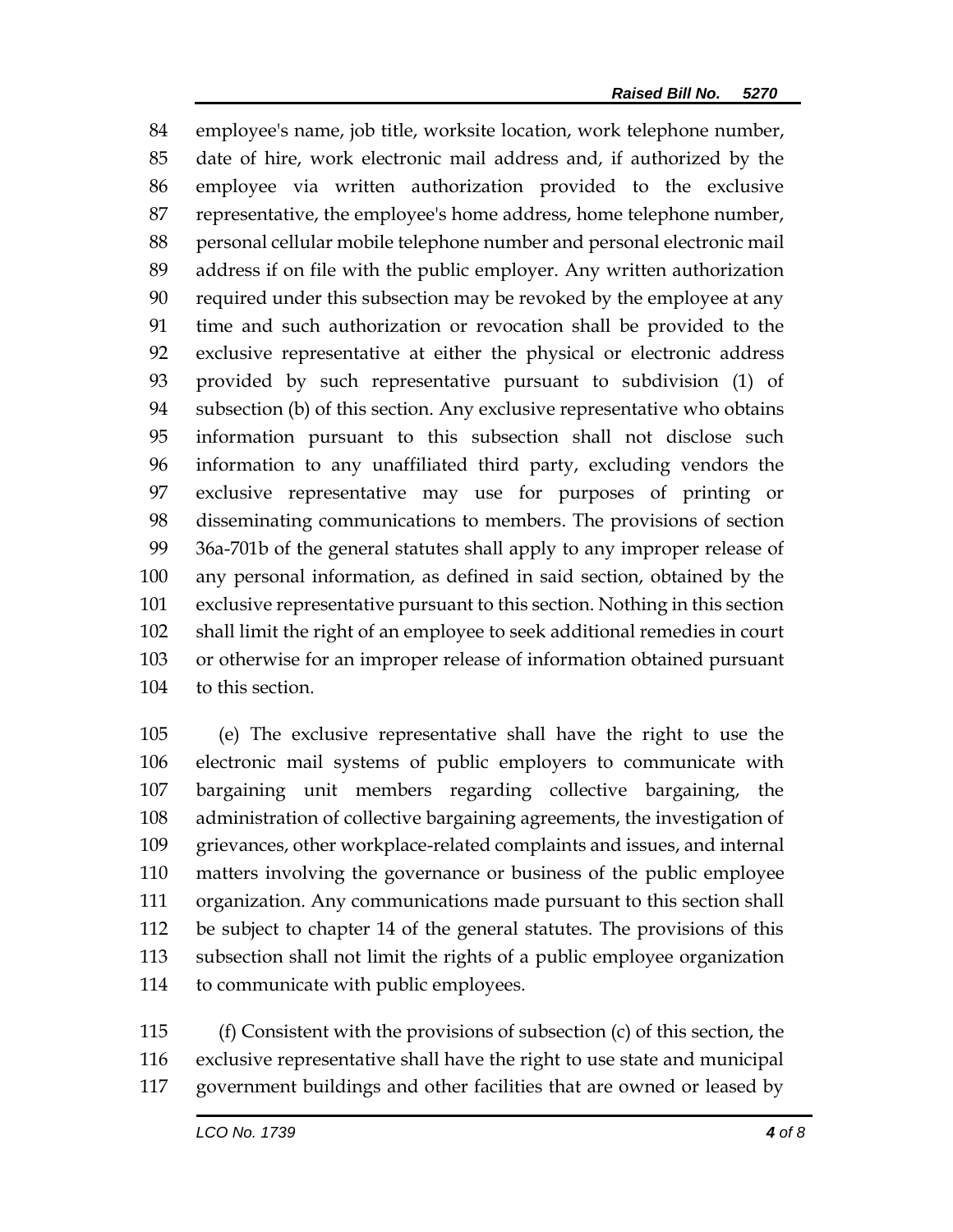public employers to conduct meetings with bargaining unit members. An exclusive representative shall have the right to hold such meetings at a reasonable time and place, provided the meetings do not interfere with the public employer's operations. An exclusive representative shall have the right to conduct such meetings without undue interference and may place reasonable restrictions on the conduct of an individual attending such meetings.

 (g) The requirements set forth in this section establish the minimum requirements for access to and communication with bargaining unit employees by the exclusive representative and shall not prevent a public employer from granting the exclusive representative greater access to or communication with public employees.

 (h) Employees, including retired employees, of a public employer may authorize deductions, consistent with state and federal law, to be made from their salaries, wages or retirement allowances for the payment of dues in, or for any other service, program or committee provided or sponsored by any public employee organization.

 (i) A public employer shall honor employee authorizations created or adopted by a public employee organization for the deductions described in any form that satisfies the requirements of sections 1-266 to 1-286, inclusive, of the general statutes, including, but not limited to, electronic and voice authorizations that meet the requirements of an electronic signature pursuant to said sections. The revocability of an authorization shall be determined by the terms of the authorization.

 (j) Public employers that provide for the administration of payroll deductions authorized by employees for public employee organizations shall: (1) Rely on a certification from any public employee organization requesting a deduction or reduction that such organization has and will maintain an authorization, signed by the individual from whose salary or wages the deduction or reduction is to be made. A public employee organization that certifies that it has and will maintain individual employee authorizations shall not be required to provide a copy of an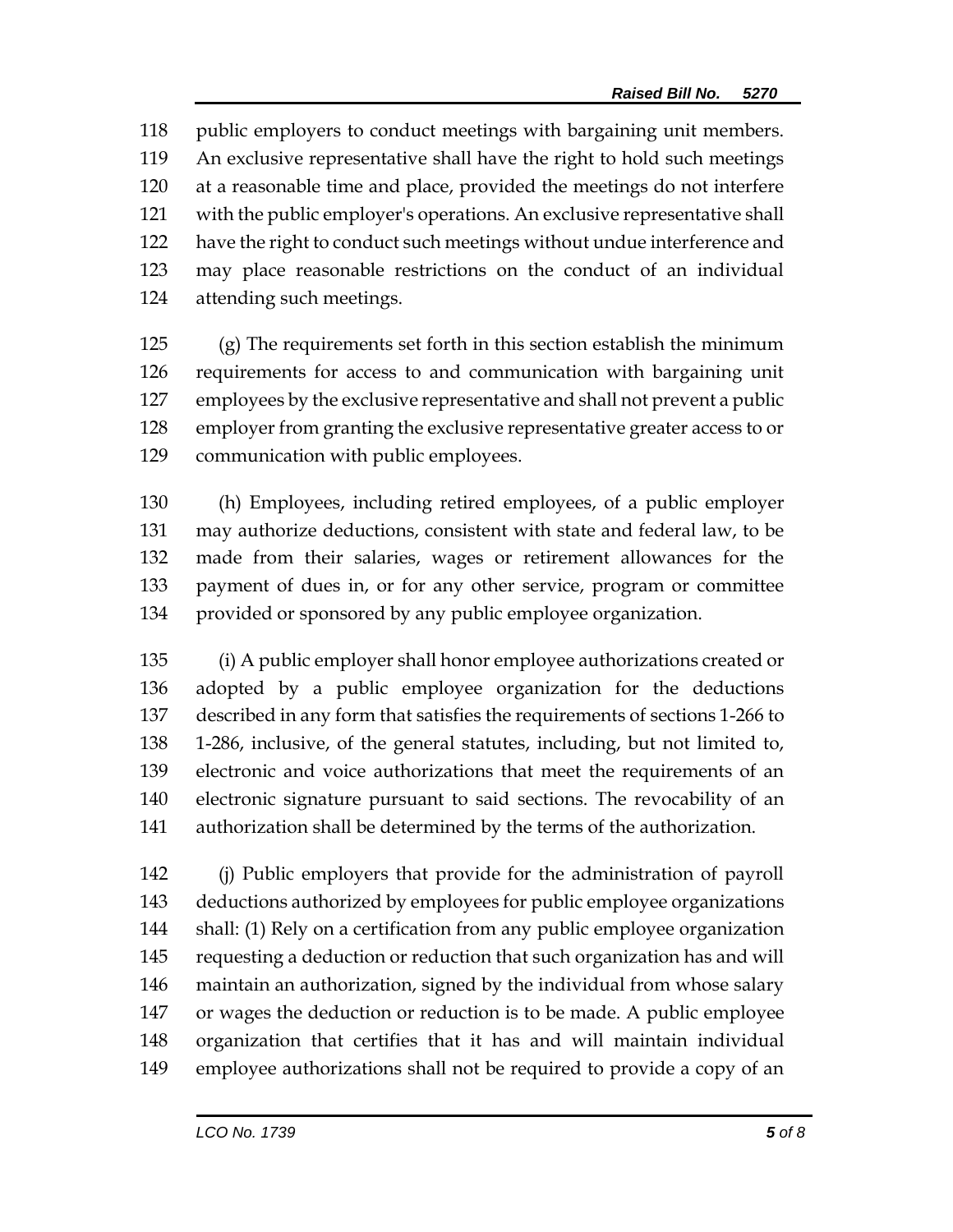individual authorization to the public employer unless a dispute arises about the existence or terms of the authorization. The public employee organization shall indemnify the public employer for any claims made by the employee for deductions made in reliance on that certification, and (2) direct employee requests to cancel or change deductions for public employee organizations to the employee organization, rather than to the public employer. The public employer shall rely on information provided by the public employee organization regarding whether deductions for the employee organization were properly canceled or changed, and the employee organization shall indemnify the public employer for any claims made by the employee for deductions made in reliance on such information. Deductions may be revoked only pursuant to the terms of the employees' written authorization.

 (k) A public employee organization or public employer shall only be liable to each other for any amounts improperly deducted pursuant to this section. No further damages or penalties shall be awarded by any public agency or court.

 (l) Notwithstanding any other provision of this section, a public employer shall be liable to a public employee organization, without recourse to the employees, for the full amount of dues that such employer fails to remit to the public employee organization, provided the public employee organization has complied with the provisions of this section.

 (m) If a dispute arises between the employee and the public employee organization regarding the existence, validity or revocation of a payroll deduction authorization, the dispute shall be resolved through a proceeding pursuant to sections 5-272, 5-274, 7-470, 7-471 and 10-153e of the general statutes, as applicable, to resolve a question of a prohibited practice.

 (n) The failure of an employer to comply with the provisions of this section shall be a violation of the duty to bargain and an unfair labor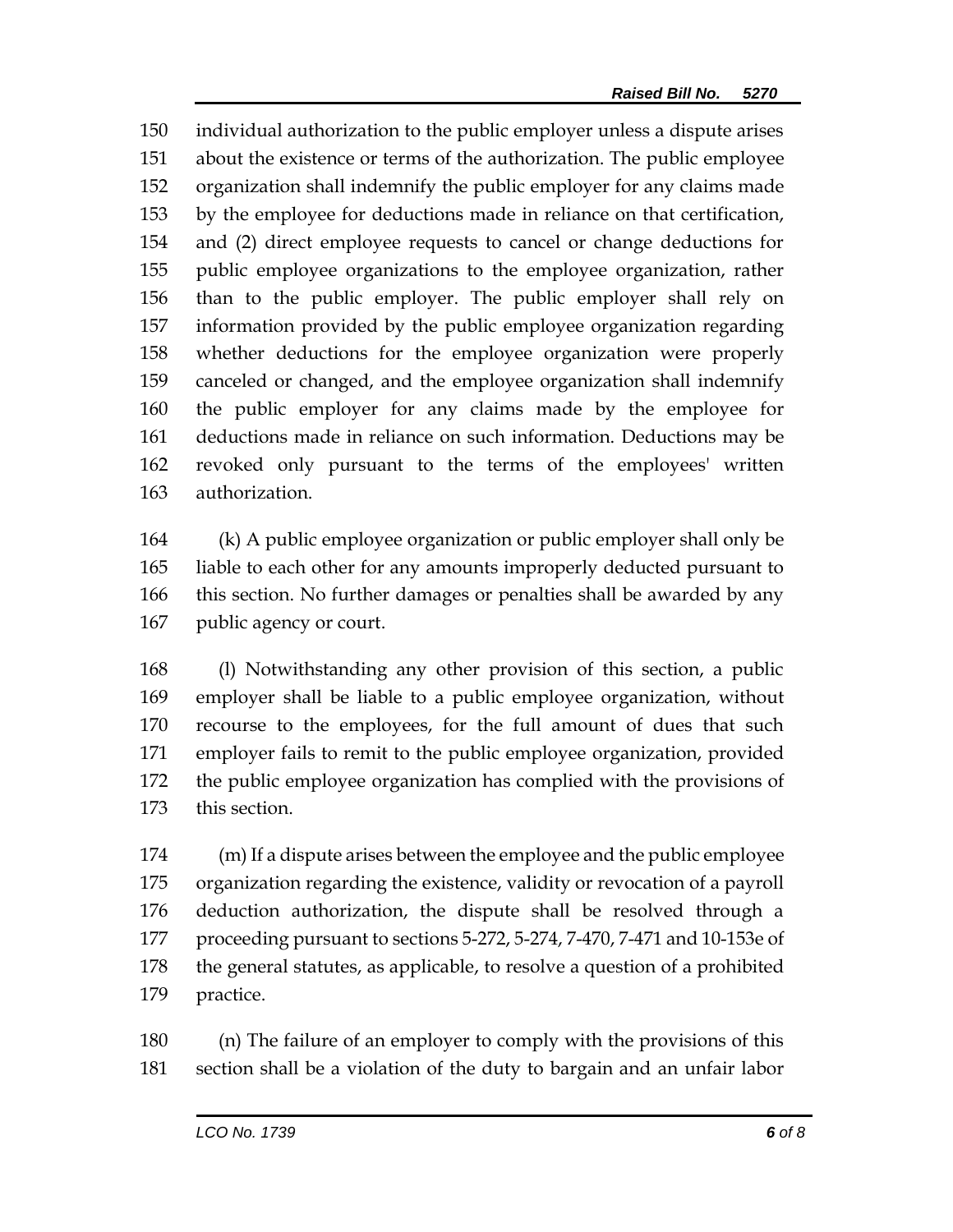practice. Relief for the violation shall be reimbursement by the public employer of dues that should have been deducted or paid based on a valid authorization given by the employee or employees. The provisions of a collective bargaining agreement that contain the obligations set forth in this section may be enforced in accordance with the provisions of this section.

 (o) A public employer shall not deter or discourage public employees or applicants for public employee positions from becoming or remaining members of a public employee organization, or from authorizing representation by a public employee organization, or from authorizing dues or deductions to a public employee organization.

 (p) It shall be a prohibited practice for a public employer to: (1) Encourage an employee to resign or decline to obtain membership in a public employee organization, (2) encourage an employee to revoke authorization for a payroll deduction of dues to a public employee organization, (3) knowingly aid any such effort by any other entity, and (4) permit use of the employer's electronic mail system by any entity to discourage membership in a public employee organization or discourage authorization of payroll deduction of dues to a public employee organization.

 Sec. 2. Section 5-271 of the general statutes is amended by adding subsection (g) as follows (*Effective July 1, 2020*):

 (NEW) (g) Notwithstanding the provisions of subsections (a) to (f), inclusive, of this section, any employee may opt out of membership of any employee organization.

 Sec. 3. Subsection (a) of section 5-280 of the general statutes is repealed and the following is substituted in lieu thereof (*Effective July 1, 2020*):

 (a) If an exclusive representative has been designated for the employees in an appropriate collective bargaining unit, each employee in such unit who is not a member of the exclusive representative shall